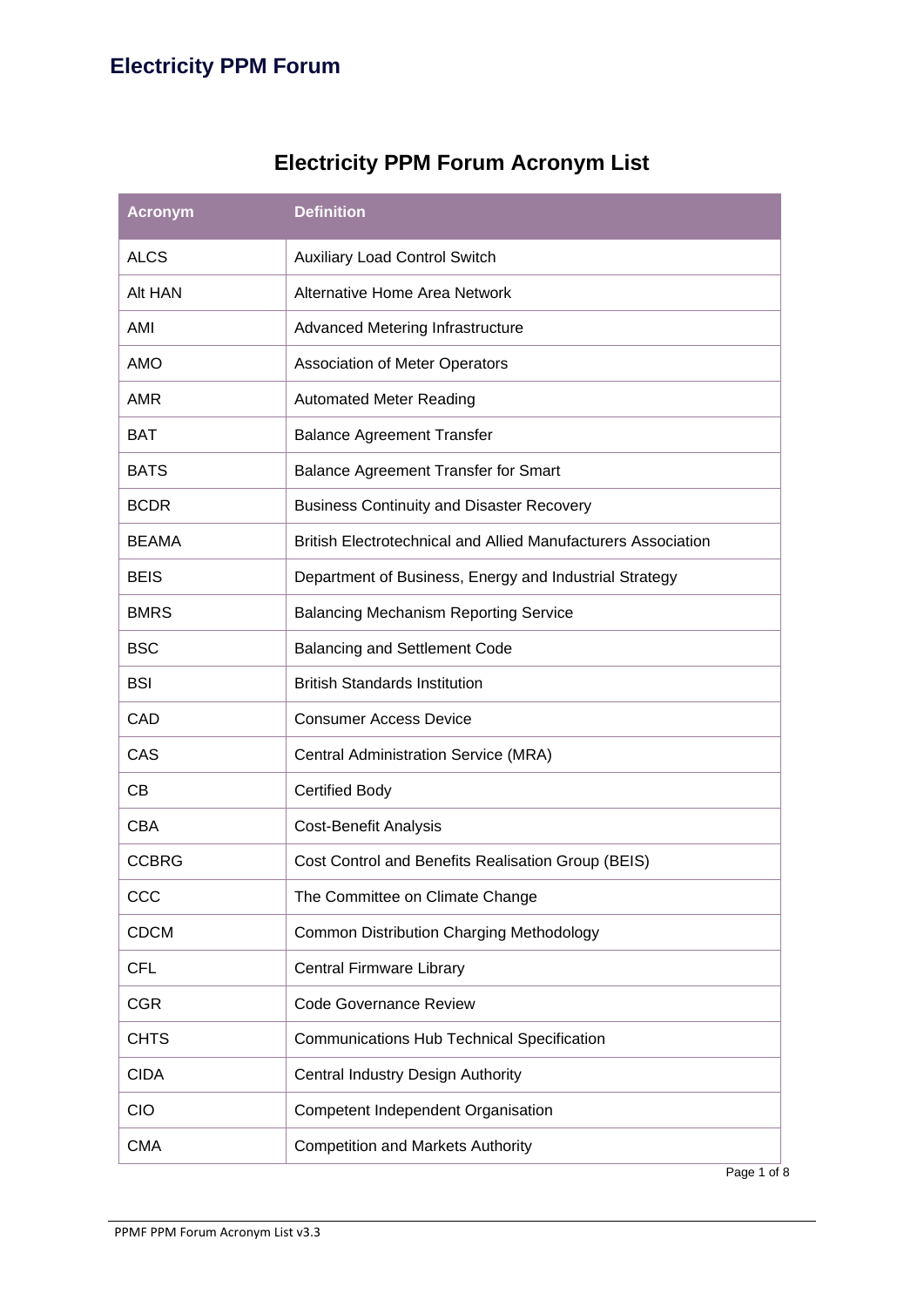| <b>CMAP</b>            | Community of Meter Asset Providers (ElectraLink)             |
|------------------------|--------------------------------------------------------------|
| CoP                    | Code of Practice                                             |
| CoS                    | Change of Supplier                                           |
| CoT                    | Change of Tenancy                                            |
| <b>CP</b>              | Change Proposal                                              |
| <b>CPA</b>             | <b>Commercial Product Assurance</b>                          |
| <b>CPL</b>             | <b>Certified Product List</b>                                |
| <b>CRG</b>             | <b>Consumer Representative Group</b>                         |
| <b>CSP</b>             | <b>Communication Service Provider</b>                        |
| <b>CT</b>              | <b>Current Transformer</b>                                   |
| <b>CUSC</b>            | Connection and Use of System Code                            |
| <b>DCC</b>             | Data Communications Company                                  |
| <b>DCCKI</b>           | Data Communications Company Key Infrastructure               |
| <b>DCP</b>             | <b>DCUSA Change Proposal</b>                                 |
| <b>DCUSA</b>           | Distribution Connection and Use of System Agreement          |
| <b>DECC</b>            | Department of Energy and Climate Change (superseded by BEIS) |
| <b>DES</b>             | Data Enquiry Service (Xoserve)                               |
| <b>DNO</b>             | <b>Distribution Network Operator</b>                         |
| <b>DSP</b>             | Data Service Provider                                        |
| DTC                    | Data Transfer Catalogue (MRA)                                |
| <b>DTN</b>             | Data Transfer Network (ElectraLink)                          |
| <b>DTS</b>             | Data Transfer Service (ElectraLink)                          |
| <b>DUIS</b>            | DCC User Interface Specification                             |
| <b>DU<sub>o</sub>S</b> | Distribution Use of System                                   |
| EA                     | <b>Environment Agency</b>                                    |
| EC                     | <b>Emergency Credit</b>                                      |
| ECO                    | <b>Energy Company Obligation</b>                             |
| <b>ECOES</b>           | <b>Electricity Central Online Enquiry Service</b>            |
| <b>EDCM</b>            | Extra High Voltage Distribution Charging Methodology         |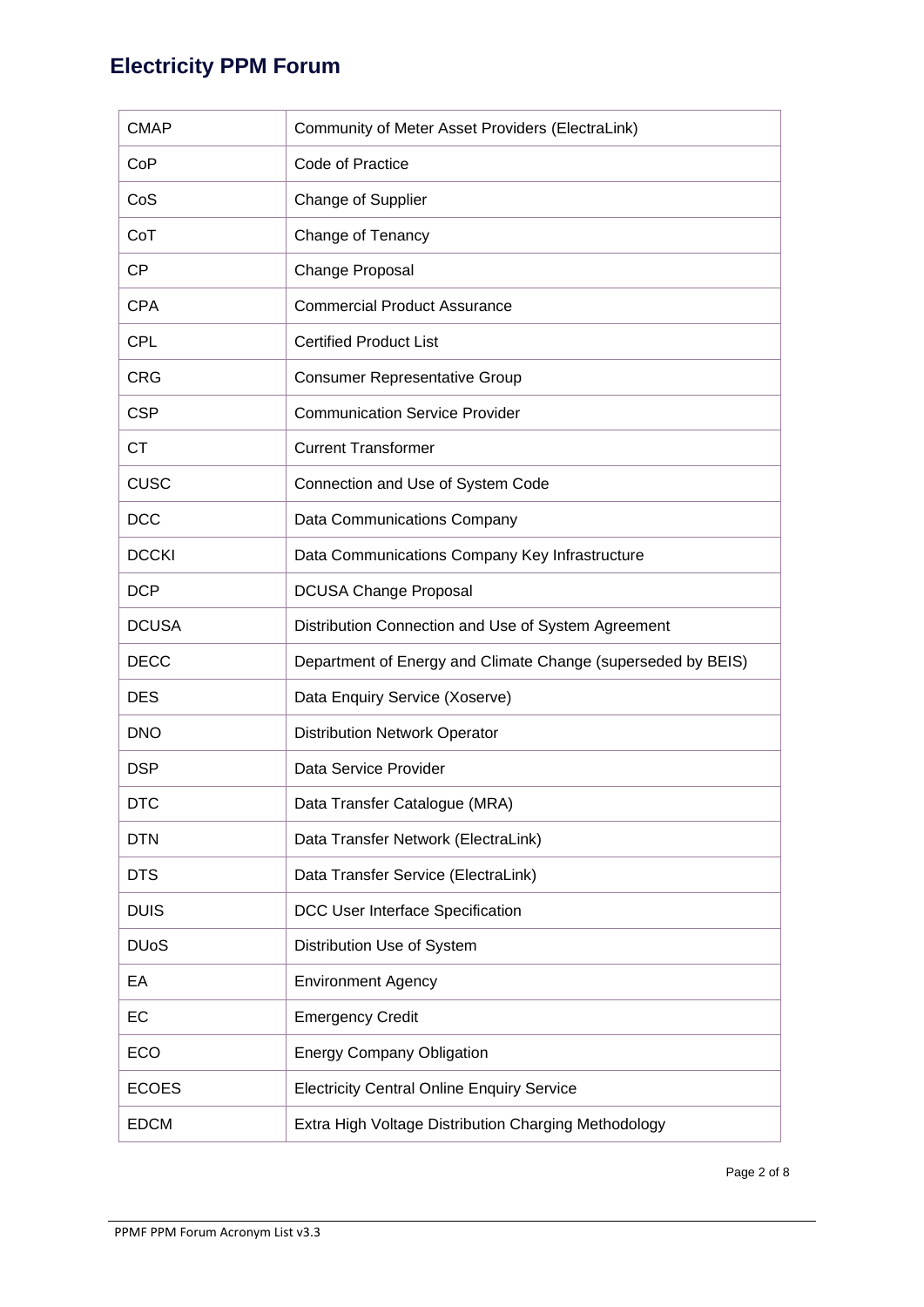| <b>EMF</b>    | <b>Electricity Metering Forum</b>           |
|---------------|---------------------------------------------|
| <b>EMS</b>    | <b>Electric Metering Service</b>            |
| <b>ENA</b>    | <b>Energy Networks Association</b>          |
| <b>ENO</b>    | <b>Electricity Network Operator</b>         |
| <b>ENP</b>    | <b>Energy Network Parties</b>               |
| <b>EPC</b>    | <b>Energy Performance Certificate</b>       |
| <b>ESAS</b>   | <b>Energy Saving Advice Service</b>         |
| <b>ESF</b>    | <b>Energy Suppliers Forum</b>               |
| <b>ESME</b>   | <b>Electricity Smart Metering Equipment</b> |
| ЕT            | <b>Erroneous Transfer</b>                   |
| <b>ETTOS</b>  | <b>Electricity Theft Tip Off Service</b>    |
| <b>EUA</b>    | <b>Energy and Utilities Alliance</b>        |
| <b>EUK</b>    | Energy UK                                   |
| <b>FiT</b>    | Feed in Tariff                              |
| <b>FOC</b>    | <b>Final Operational Capability</b>         |
| <b>FSEG</b>   | <b>Faster Switching Expert Group</b>        |
| <b>GBCS</b>   | <b>GB Companion Specification</b>           |
| <b>GDPR</b>   | <b>General Data Protection Regulation</b>   |
| GF            | Gas Forum                                   |
| GIB           | <b>Green Investment Bank</b>                |
| GIF           | <b>GDAA Issue Form</b>                      |
| <b>GMF</b>    | Gas Metering Forum (AMO)                    |
| <b>GPEG</b>   | Gas Prepayment Expert Group (SPAA)          |
| <b>GPF</b>    | Gas Proxy Function                          |
| <b>GSME</b>   | <b>Gas Smart Metering Equipment</b>         |
| <b>GUID</b>   | <b>Globally Unique Identifier</b>           |
| <b>HAN</b>    | <b>Home Area Network</b>                    |
| <b>HCALCS</b> | HAN Connected Auxiliary Load Control Switch |
| HH            | <b>Half Hourly</b>                          |

Page 3 of 8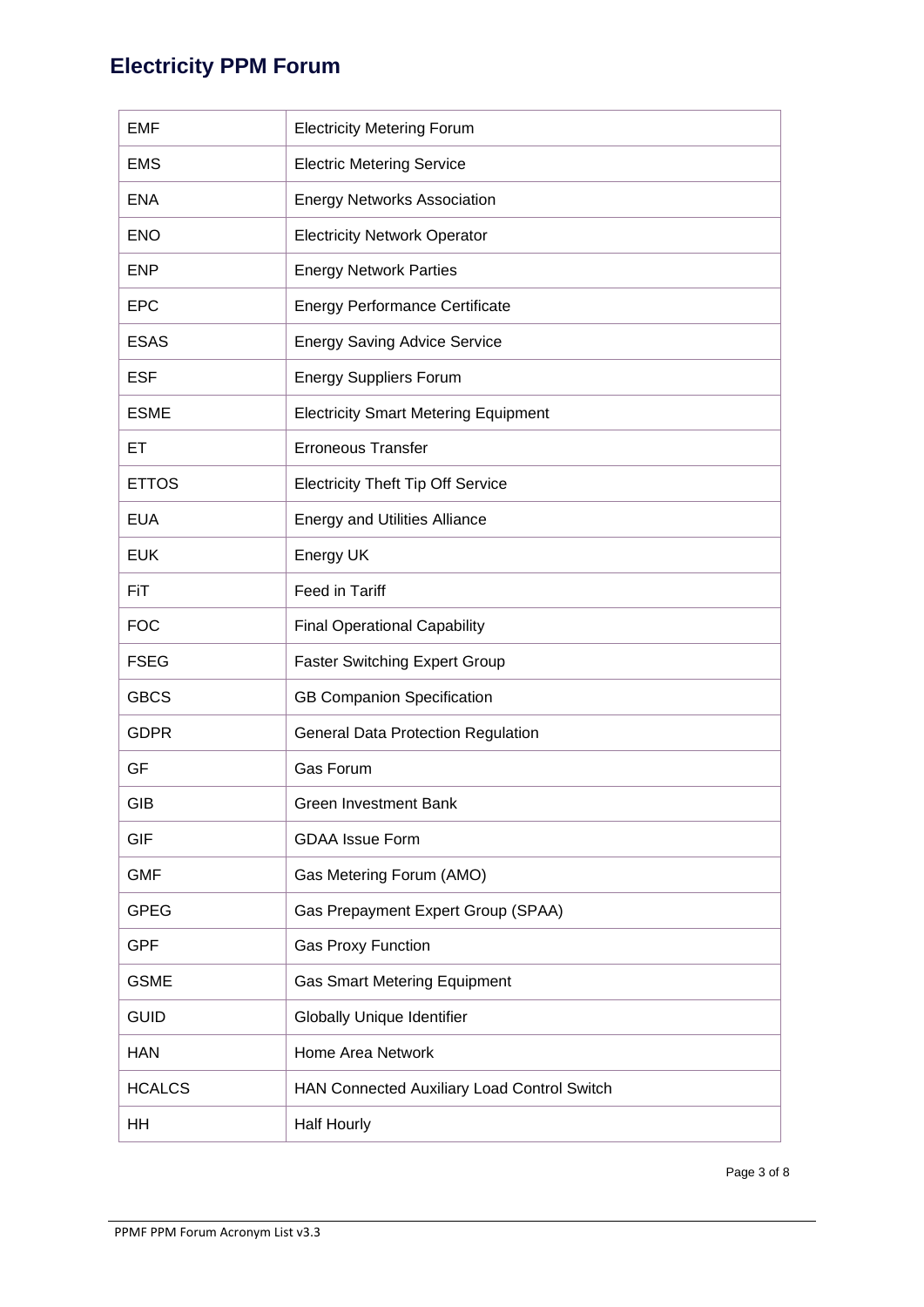| <b>HHDC</b>    | <b>Half Hourly Data Collectors</b>                |
|----------------|---------------------------------------------------|
| HHT            | Hand-Held Terminal                                |
| <b>HV</b>      | <b>High Voltage</b>                               |
| IA             | Impact Assessment                                 |
| <b>ICO</b>     | Information Commissioner's Office                 |
| <b>IEC</b>     | International Electrotechnical Commission         |
| <b>IGT</b>     | Independent Gas Transporters                      |
| <b>IGT UNC</b> | Independent Gas Transporters Uniform Network Code |
| <b>IHD</b>     | In Home Display                                   |
| <b>IIP</b>     | Interested Industry participant                   |
| <b>IMF</b>     | Implementation Managers' Forum                    |
| <b>IREG</b>    | <b>Issue Resolution Expert Group (MRA)</b>        |
| <b>ISSG</b>    | <b>Interventions Solutions Sub-Group</b>          |
| <b>ITCH</b>    | Instrumented Test Communication Hub               |
| <b>KPI</b>     | Key Performance Indicator                         |
| <b>LDNO</b>    | License Distribution Network Operator             |
| LV             | Low Voltage                                       |
| LWI            | <b>Local Work Instruction</b>                     |
| <b>MAM</b>     | Meter Asset Manager                               |
| MAMCoP         | Meter Asset Managers Code of Practice             |
| <b>MAP</b>     | <b>MRA Agreed Procedure</b>                       |
| <b>MAP</b>     | Meter Asset Provider                              |
| <b>MCS</b>     | Microgeneration Certification Scheme              |
| <b>MDB</b>     | <b>MRA Development Board</b>                      |
| <b>MDD</b>     | <b>Market Domain Data</b>                         |
| <b>MDP</b>     | <b>Misdirected Payments</b>                       |
| <b>MDU</b>     | Multi-Dwelling Unit                               |
| <b>MEC</b>     | <b>MRA Executive Committee</b>                    |
| <b>MIF</b>     | <b>MRA Issue Form</b>                             |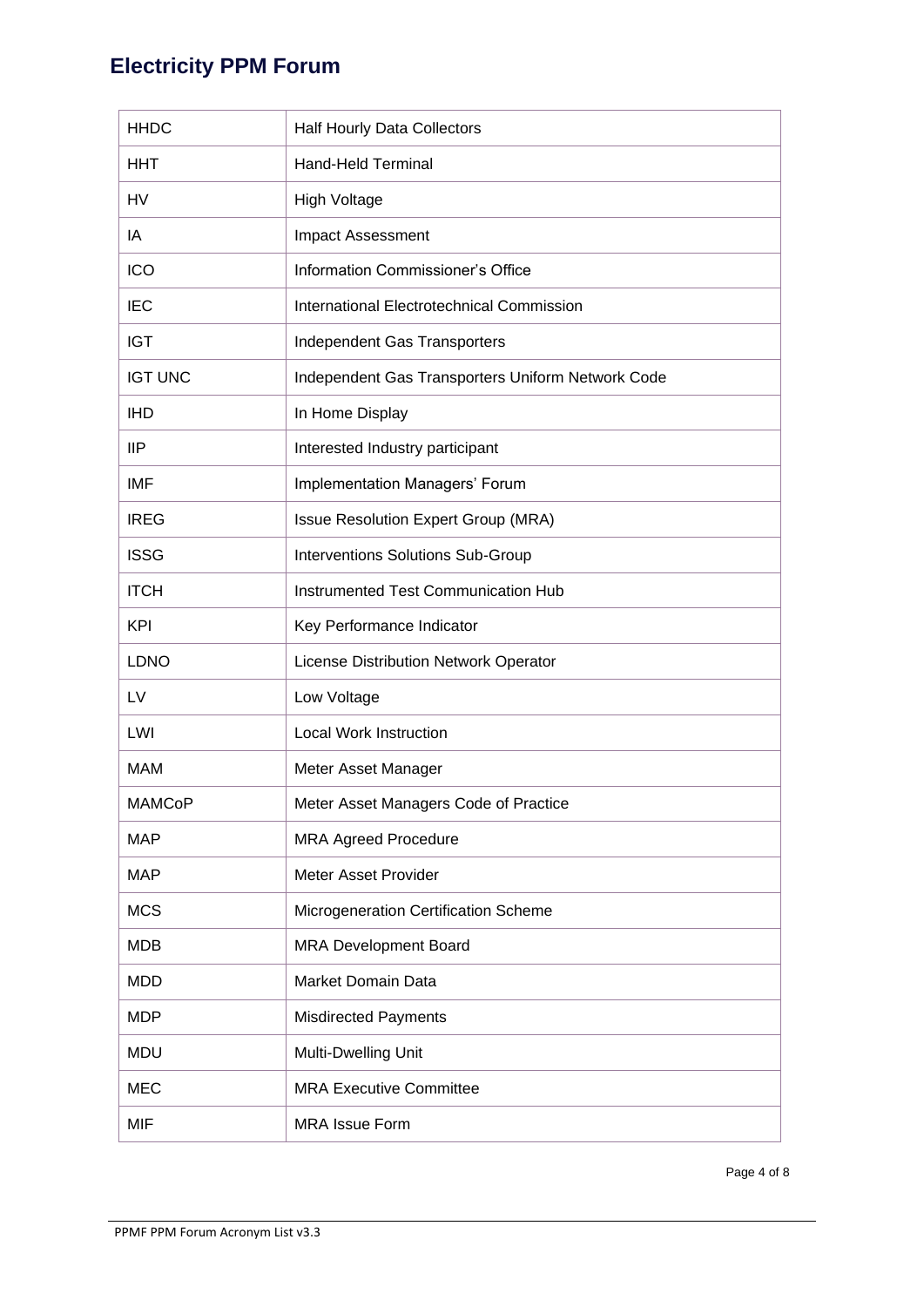| <b>MIS</b>     | Market Intelligence Service                       |
|----------------|---------------------------------------------------|
| <b>MOCOPA®</b> | Meter Operation Code of Practice Agreement        |
| <b>MOD</b>     | Modifications                                     |
| <b>MOp</b>     | Meter Operator                                    |
| <b>MPAN</b>    | Meter Point Access Number                         |
| <b>MPAS</b>    | <b>Meter Point Administration Service</b>         |
| <b>MPID</b>    | Market Participant Identifier                     |
| <b>MPT</b>     | Monthly Product Timetable                         |
| <b>MRA</b>     | <b>Master Registration Agreement</b>              |
| <b>MDB</b>     | <b>MRA Development Board</b>                      |
| <b>MRASCo</b>  | Master Registration Agreement Service Company     |
| <b>MRR</b>     | Member Response Request                           |
| <b>MSC</b>     | <b>MRA Security Committee</b>                     |
| <b>MSN</b>     | <b>Meter Serial Number</b>                        |
| <b>NHH</b>     | Non-Half Hourly                                   |
| <b>NRO</b>     | New and Replacement Obligation                    |
| <b>NSP</b>     | <b>National Service Provider</b>                  |
| <b>ODG</b>     | <b>Operational Delivery Group</b>                 |
| Ofgem          | Office of Gas and Electricity Markets             |
| OMS            | Order Management System                           |
| <b>OTA</b>     | Over The Air                                      |
| <b>PAFA</b>    | Performance Assurance Framework Administrator     |
| <b>PAN</b>     | <b>Permanent Account Number</b>                   |
| <b>PAPEG</b>   | <b>Prepayment Allocation Process Expert Group</b> |
| <b>PAS</b>     | <b>Publicly Available Specification</b>           |
| <b>PAYG</b>    | Pay-As-You-Go                                     |
| <b>PAYS</b>    | Pay as You Save                                   |
| <b>PCF</b>     | <b>Privacy Controls Framework</b>                 |
| <b>PCW</b>     | <b>Price Comparison Website</b>                   |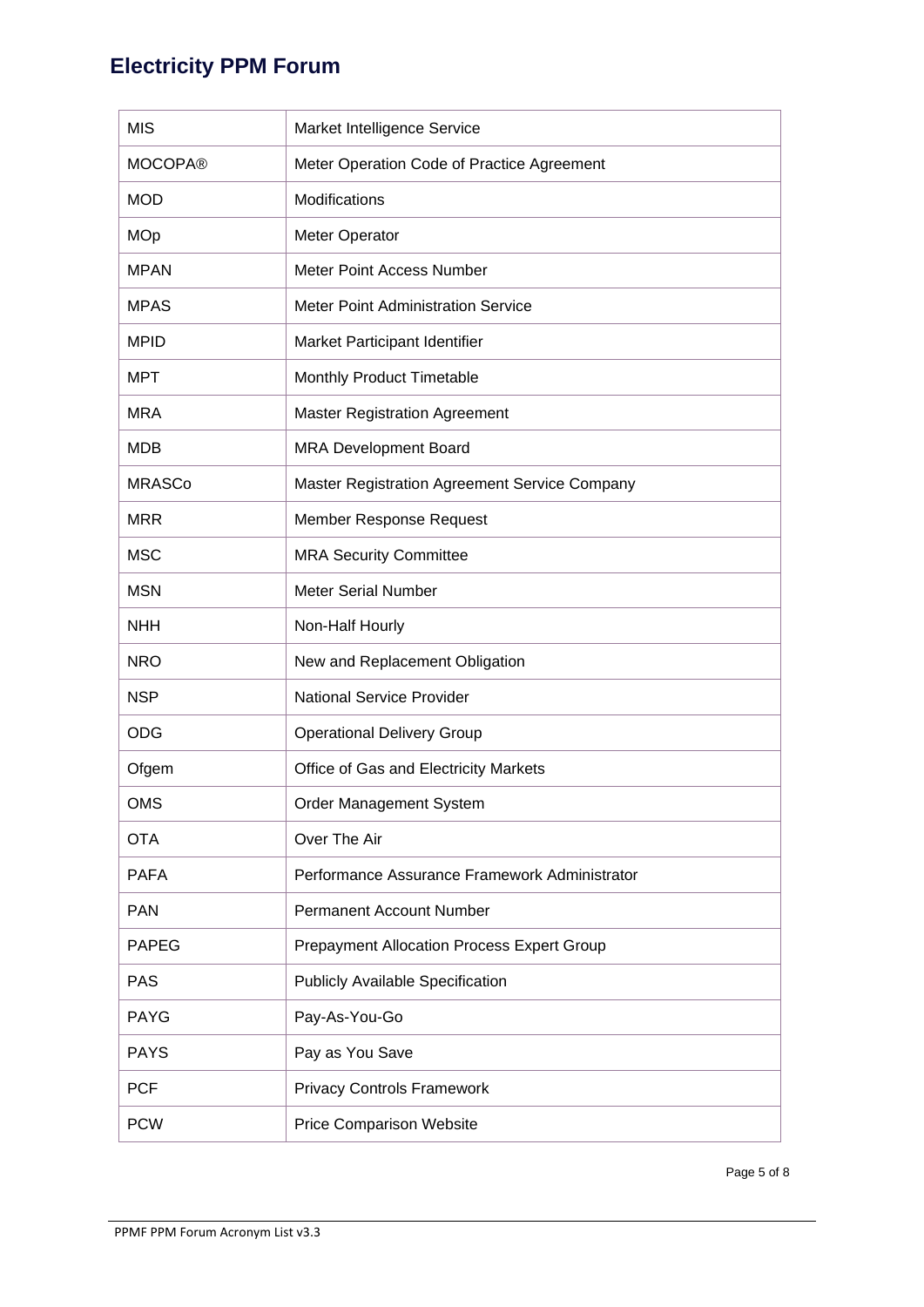| <b>PDA</b>    | <b>Power Data Association</b>                    |
|---------------|--------------------------------------------------|
| <b>PEECS</b>  | Premise Energy Efficient Cross-reference Service |
| PIT           | <b>Pre-Integration Testing</b>                   |
| PKI           | Public Key Infrastructure                        |
| PMA           | <b>Policy Management Authority</b>               |
| <b>PPM</b>    | <b>Prepayment Meter</b>                          |
| <b>PPMF</b>   | Prepayment Metering Forum                        |
| <b>PPMID</b>  | Prepayment Meter Interface Device                |
| <b>PPMIP</b>  | Prepayment Meter Infrastructure Provider         |
| PRI           | Payment Remittance Interface                     |
| <b>PSR</b>    | <b>Priority Services Register</b>                |
| PT            | <b>Potential Transformer</b>                     |
| <b>PTSC</b>   | <b>Panel Technical Sub-Committee</b>             |
| RA            | <b>Registration Authority</b>                    |
| RAID          | Risks, Assumptions, Issues, Dependencies         |
| <b>REC</b>    | Retail Energy Code                               |
| RDP           | <b>Registration Data Provider</b>                |
| RFI           | Request for Information                          |
| <b>RGMA</b>   | Review of Gas Metering Arrangements              |
| RMDS          | Retail Market Design Service                     |
| RP            | <b>Remittance Processor</b>                      |
| RTI           | Remote Token Issue                               |
| <b>RPA</b>    | <b>REC Performance Assurance</b>                 |
| <b>SAFEG</b>  | Service Agreement and Finance Expert             |
| SAP           | <b>Standard Assessment Procedure</b>             |
| <b>SCOGES</b> | Single Centralised Online Gas Enquiry System     |
| <b>SCR</b>    | <b>Significant Code Review</b>                   |
| <b>SCWG</b>   | <b>Secure Communications Working Group</b>       |
| <b>SEC</b>    | <b>Smart Energy Code</b>                         |

Page 6 of 8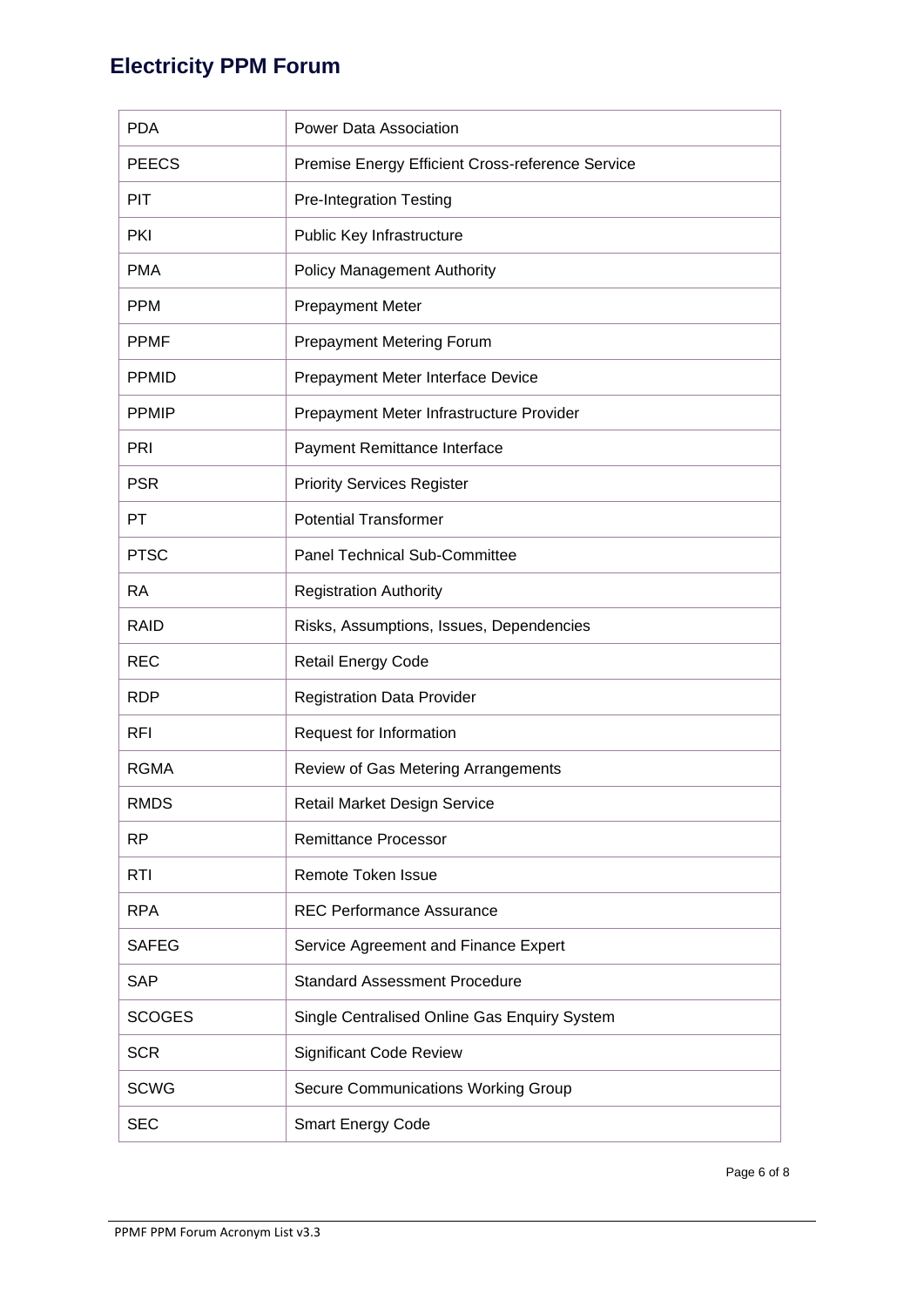| <b>SECAS</b>    | Smart Energy Code Administration and Secretariat                      |
|-----------------|-----------------------------------------------------------------------|
| <b>SEGB</b>     | <b>Smart Energy GB</b>                                                |
| <b>SFTP</b>     | <b>SHH File Transfer Protocol</b>                                     |
| <b>SIT</b>      | <b>System Integration Testing</b>                                     |
| <b>SLA</b>      | Service Level Agreement                                               |
| <b>SLC</b>      | <b>Supply Licence Condition</b>                                       |
| <b>SMDA</b>     | <b>Smart Metering Device Assurance</b>                                |
| <b>SMDG</b>     | Smart Meter Design Group                                              |
| <b>SMETS</b>    | <b>Smart Metering Equipment Technical Specifications</b>              |
| <b>SMF</b>      | <b>Smart Metering Forum</b>                                           |
| <b>SMI</b>      | <b>Smart Metering Inventory</b>                                       |
| <b>SMICoP</b>   | Smart Meter Installation Code of Practice Agreement                   |
| <b>SMIP</b>     | <b>Smart Metering Implementation Programme</b>                        |
| <b>SMKI</b>     | Smart Metering Key Infrastructure                                     |
| <b>SMKI PMA</b> | <b>SMKI Policy Management Authority</b>                               |
| <b>SMOG</b>     | <b>Smart Meter Operations Group</b>                                   |
| <b>SMS</b>      | <b>Smart Metering System</b>                                          |
| <b>SMSO</b>     | Smart Meter System Operator                                           |
| <b>SoLR</b>     | Supplier of Last Resort                                               |
| <b>SPAA</b>     | <b>Supply Point Administration Agreement</b>                          |
| <b>SPEAR</b>    | Solution Pre-Assessment Evaluation Response                           |
| <b>SPF</b>      | Solution Pre-Assessment Form                                          |
| <b>SPPF</b>     | <b>Smart Prepayment Metering Forum</b>                                |
| <b>SRAG</b>     | Settlement Reform Advisory Group                                      |
| <b>SSC</b>      | <b>Security Sub-Committee</b>                                         |
| <b>SVA</b>      | <b>Supplier Volume Allocation</b>                                     |
| <b>TABASC</b>   | <b>Technical Architecture and Business Architecture Sub-Committee</b> |
| <b>TAG</b>      | <b>Testing Advisory Group</b>                                         |
| <b>TBDG</b>     | <b>Transitional Business Design Group</b>                             |